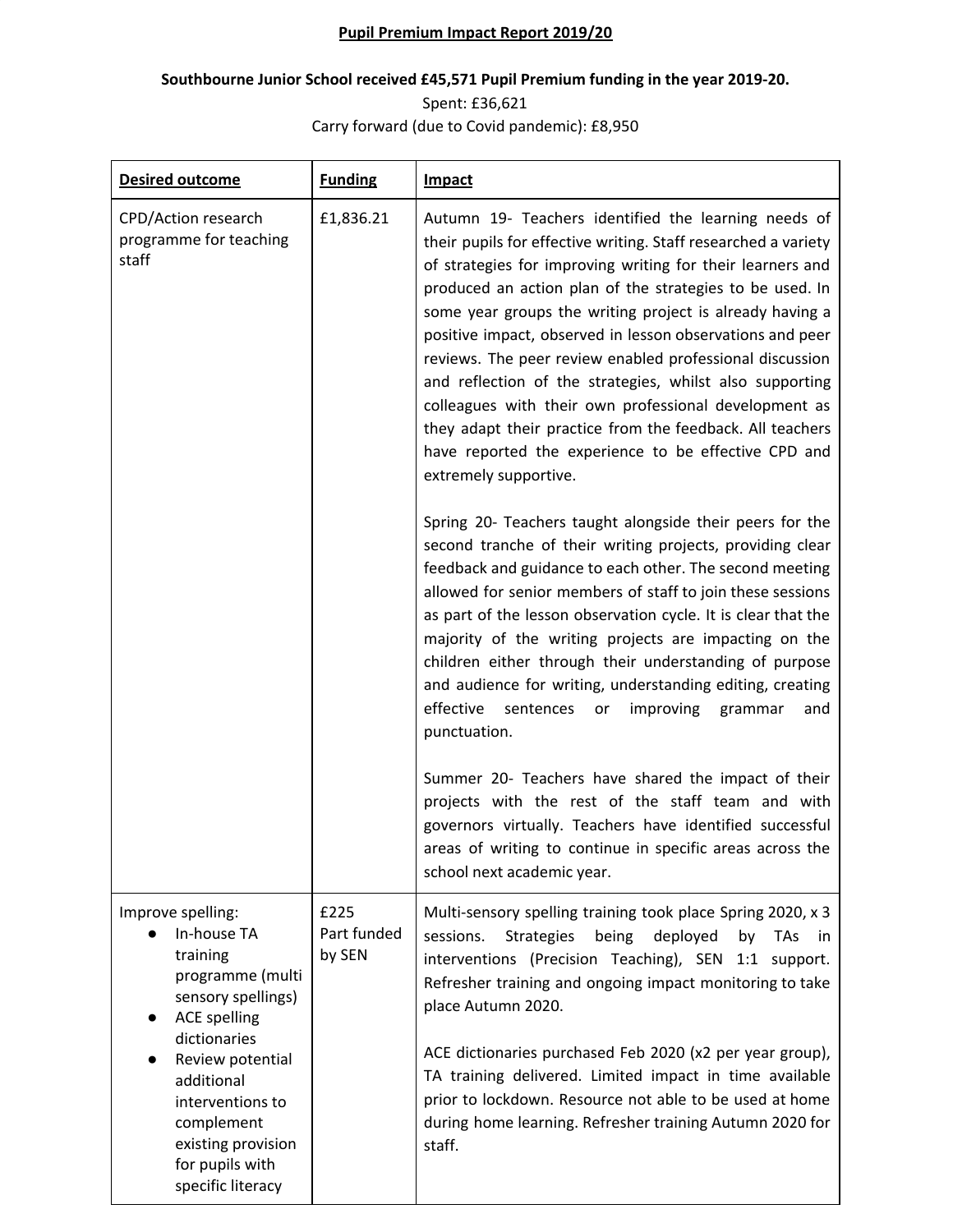| difficulties<br>(Unlock Learning,<br>Nessy, IDL)                                                                                                                                                |            | Nessy - trial completed Jan 2020. Excellent feedback on<br>impact from pupils, staff and parents. Full membership<br>purchased with 40 licences for Nessy Reading & Spelling<br>and 20 licences for Nessy Fingers (touchtyping). Progress<br>evidenced in individual pupil progress data captured on<br>Nessy. Pupils were meeting target learning time during in<br>school provision. Usage dropped off during home<br>learning, despite reminders. However a small number of<br>pupils used it regularly throughout home learning and<br>during the summer holidays. Pupils re-baselined Sep 2020<br>to track progress. |
|-------------------------------------------------------------------------------------------------------------------------------------------------------------------------------------------------|------------|---------------------------------------------------------------------------------------------------------------------------------------------------------------------------------------------------------------------------------------------------------------------------------------------------------------------------------------------------------------------------------------------------------------------------------------------------------------------------------------------------------------------------------------------------------------------------------------------------------------------------|
| Remove barriers to<br>writing through<br>alternative recording<br>strategies e.g. Clicker7<br>(see SEN Action Plan)                                                                             | £2,700     | Clicker 8 purchased March 2020. Teacher and TA<br>demo/training session delivered March 2020. Initial use by<br>staff but impact not yet evidenced due to Lockdown. Staff<br>directed to refresher training videos Aut 2020. Further<br>training to be scheduled to build teacher confidence.                                                                                                                                                                                                                                                                                                                             |
| Book club and memorable<br>experience eg.theatre for<br>targeted pupils eligible for<br>PP.                                                                                                     | £0         | Planned for summer term.<br>Did not take place due to Lockdown.                                                                                                                                                                                                                                                                                                                                                                                                                                                                                                                                                           |
| Review potential<br>additional interventions<br>to complement existing<br>provision for pupils with<br>specific literacy difficulties<br>(Unlock Learning, Nessy,<br>IDL) (see SEN Action Plan) |            | See above re: Nessy                                                                                                                                                                                                                                                                                                                                                                                                                                                                                                                                                                                                       |
| Maths Intervention<br>programmes<br><b>Breaking Barriers</b><br>Number Sense<br>Success@calculati<br>on<br>Y5/6 Booster<br>groups                                                               | £25,791.53 | January 20- Success@calulation training led by the West<br>Sussex Maths lead booked but this was unfortunately<br>cancelled with no further dates given as yet. In house<br>training provided for the member of staff new to<br>delivering Success@arithmetic: calculation. It is hoped<br>that the training will be rescheduled in the autumn term<br>so that the teaching assistant responsible can undertake<br>the accredited Every Child Counts course.<br>Impact up to March 20 when Lockdown started.                                                                                                              |
| Numbots<br>An online platform for<br>improving understanding<br>of number bonds and<br>addition and subtraction<br>facts.                                                                       | £1,836.21  | The Maths lead initially introduced Numbots in the<br>autumn term with a selected group of parents and<br>children. The overall feedback was that these pupils<br>enjoyed the fact that they were able to play with peers of<br>a similar level as opposed to Times Tables Rockstars which<br>is played by the whole school including more able pupils.<br>The feeling from parents was that Numbots allowed their<br>children to experience success on a more level playing<br>field without the competitiveness of leaderboards and                                                                                     |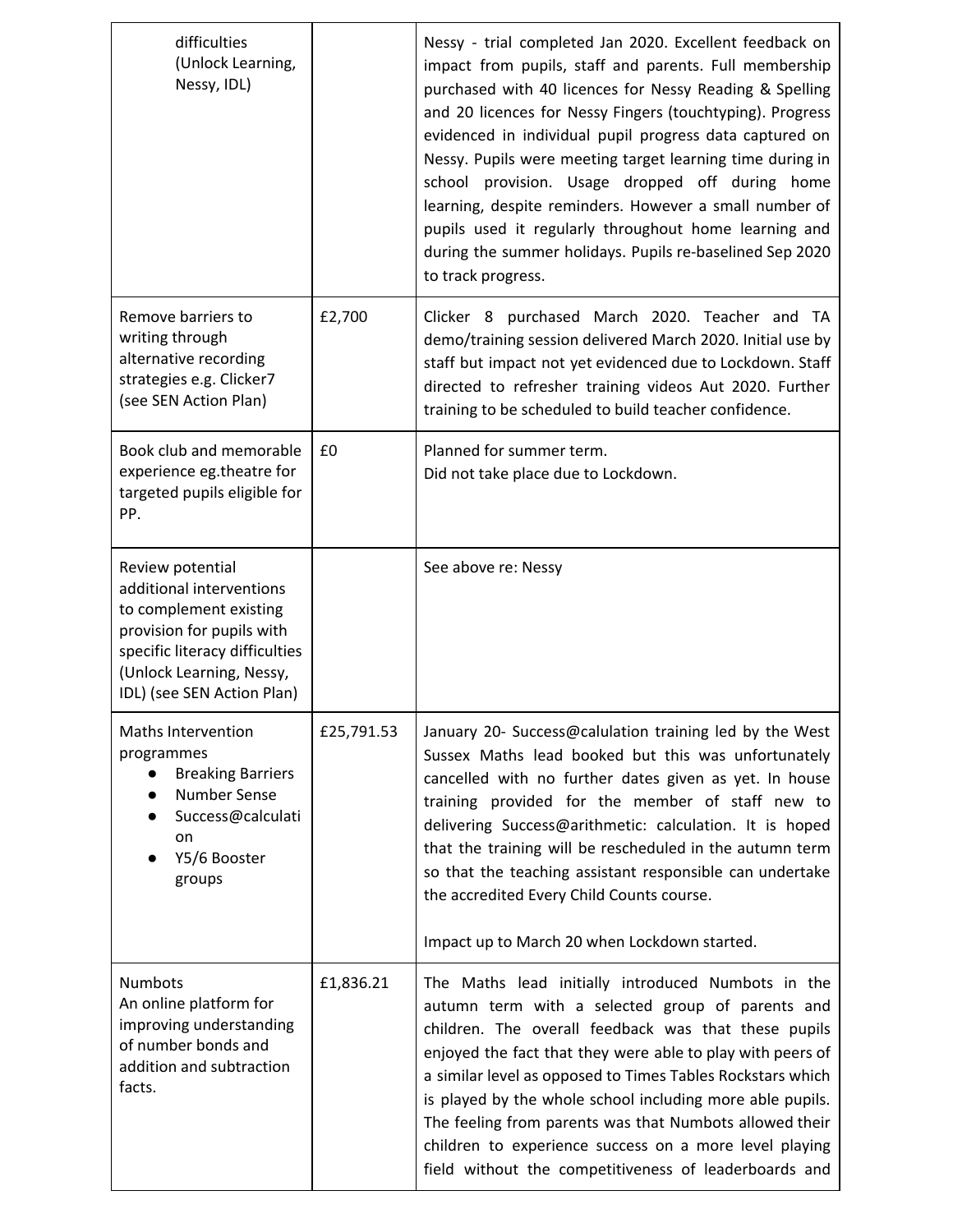|                                                                                                                                                                                                                                                                                                                               |      | badges. As such, after discussion with staff we decided to<br>then launch Numbots with the lowest 20% of pupils in<br>each class. The response from these children reflected the<br>initial findings of the pilot group. Until Lockdown they had<br>enjoyed receiving the certificates and were making good<br>progress through the levels (on TTRS these children found<br>themselves 'stuck' at the lower end of the leaderboard).<br>As a result of the school closure, staff made the collective<br>decision to release log in details to Numbots for all pupils<br>as it was felt that during this period away from school it<br>would be beneficial for every child to have access to the<br>platform.                                                                                                                                                                                                                                                 |
|-------------------------------------------------------------------------------------------------------------------------------------------------------------------------------------------------------------------------------------------------------------------------------------------------------------------------------|------|--------------------------------------------------------------------------------------------------------------------------------------------------------------------------------------------------------------------------------------------------------------------------------------------------------------------------------------------------------------------------------------------------------------------------------------------------------------------------------------------------------------------------------------------------------------------------------------------------------------------------------------------------------------------------------------------------------------------------------------------------------------------------------------------------------------------------------------------------------------------------------------------------------------------------------------------------------------|
| Additional resources to<br>ensure PP pupils have<br>access to a number rich<br>environment outside of<br>school. Support will be<br>individualised and may<br>include the purchase of<br>maths<br>workbooks/activities,<br>maths dictionaries and/or<br>concrete resources such<br>as place value counters or<br>numberlines. | £250 | Additional Numicon, rods and place value counters<br>purchased to ensure lessons are well resourced and all<br>pupils have access to concrete apparatus on their tables.<br>Times tables workbooks purchased for pupils who<br>prefered paper based activities to learn facts at home<br>rather than Times Tables Rockstars.<br>Numicon pupil book and copymasters- a copy of each text<br>was purchased for teachers to aid planning and support<br>with low threat-high threshold tasks. Copymasters book<br>has been helpful for homework as parents are provided<br>with an easy to access lesson plan alongside the activity<br>which provided them with the mathematical vocabulary<br>challenge<br>needed<br>deepen<br>child's<br>and<br>to<br>their<br>understanding at home.                                                                                                                                                                        |
| Whole and key staff<br>training to develop<br>teachers' knowledge,<br>skills and confidence to<br>improve emotional<br>resilience and regulation.<br>Develop supervision and<br>peer support mechanisms<br>to support the wellbeing<br>of staff dealing with pupils<br>with social and emotional<br>needs.                    | £0   | Autumn 19- All staff received training based on 'When the<br>Adults Change' by Paul Dix. This was followed by a trial<br>period where adults put into practice the new techniques<br>of restorative conversations with the children, which has<br>had a positive impact for the majority of cases.<br>Spring 20- As the majority of training took place during<br>the autumn term, a spring staff meeting concentrated on<br>revisiting the training and reading from the autumn term.<br>From this the behaviour policy was created with clear<br>stepped boundaries made into posters. The policy was<br>then adopted by the governing body. Staff training on<br>peer supervision unable to go ahead due to Covid<br>restrictions.<br>Next- The behaviour policy and stepped boundaries will<br>need to be revisited at the start of the new school year<br>due to the long period of absence for both pupils and<br>staff. Staff wellbeing focus in SDP. |